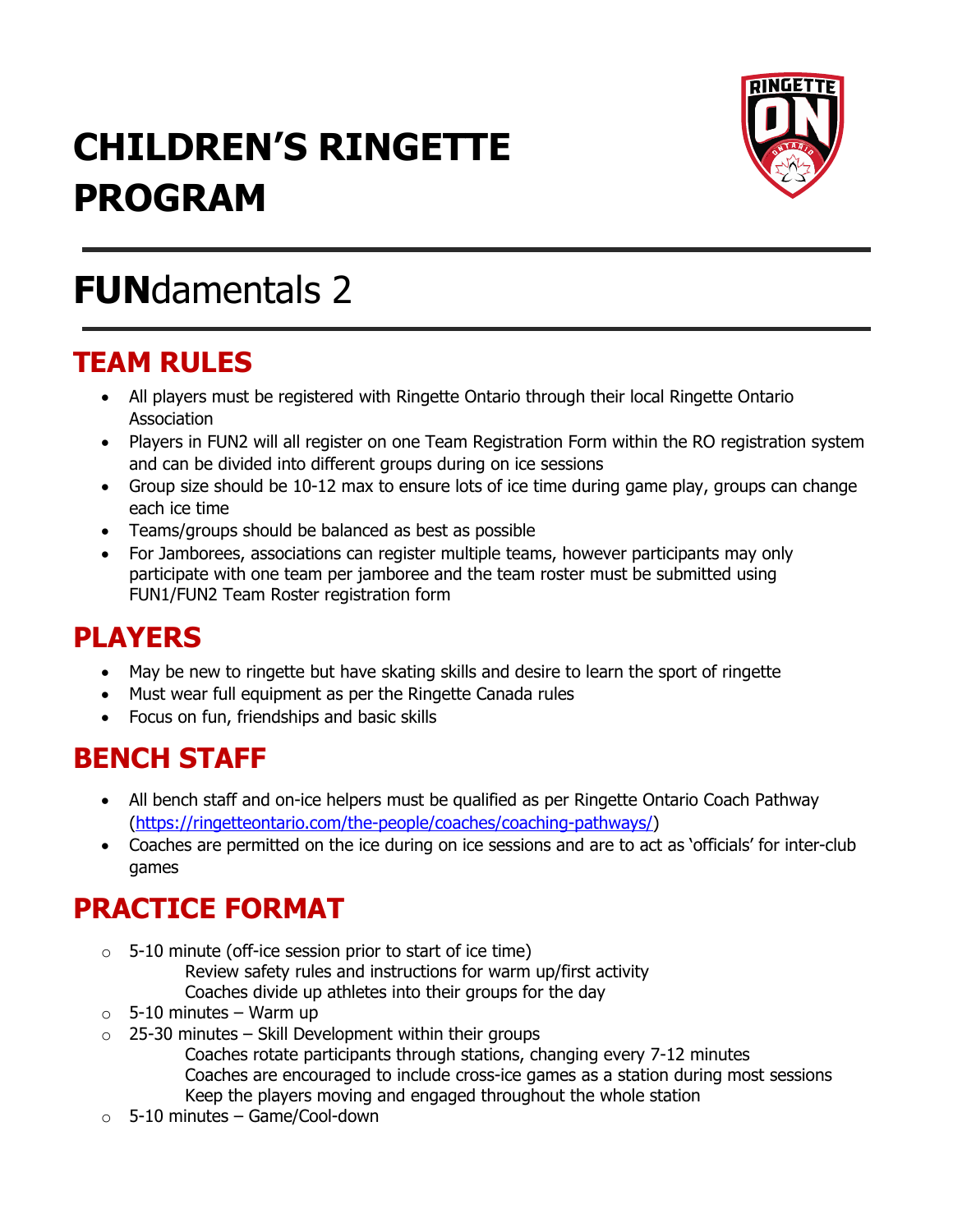Half-Ice games (if not incorporated into skill stations) or a fun activity and wrap up



#### **GAME STRUCTURE**

- **Team Size:** Maximum 12 (Divided into groups of 3 or 4 depending on numbers)
- **Game Format:** 5 at a time 4v4 plus a goalie (goalie uses stick only)
- **Goalie Crease:** None or fun shape to increase awareness of a goalie crease
- **Player Positions:** No Positions all 'centres'
- **Game Duration:** 25 to 30 minutes
- **Time Keeping**: Run Time, may want someone to do the two-minute buzzer
- **Score keeping:** No score to be kept
- **Shot Clock: No shot clock**
- **Net Size:** Mini Net/Smaller net/pylons (approximately 1 meter apart)
- **Ice Size:** Half Ice
- **Substitutions:** Shift change with a whistle or buzzer every 2 minutes
- **Acting Official:** Prior to start one coach will be named as acting official for the game or the teams/association can choose to bring a newly trained official or young player out to do this position for the experience

### **PLAYING SURFACE**

- Nets or pylons placed behind goal crease and blue line, draw on crease at the other end (can be spikey, wavy, rainbow, etc.)
- 2 half ice games can be played simultaneously
- If not enough participants for two mini games at a time, consider skill development or fun games in the other half of ice with participants who aren't currently in the game
- Standard size ring used
- Passing Line (Blue Line)
	- **•** The passing line, or blue line, is hand drawn by the coach using a marker or bingo dabber
	- It can be any colour, and can be a wavy shape
	- **EXEC** Line is located across the centre of the circles in each end of ice
- Changing Ends Teams may choose to switch ends at half if they choose
- Benches How squads utilize benches depends on what works best, depending on how you have set up the ice. Squads can share a bench, and each have their own gate, or share an entire bench and a door to go in and a door to go out. Minimum of one coach per team on the bench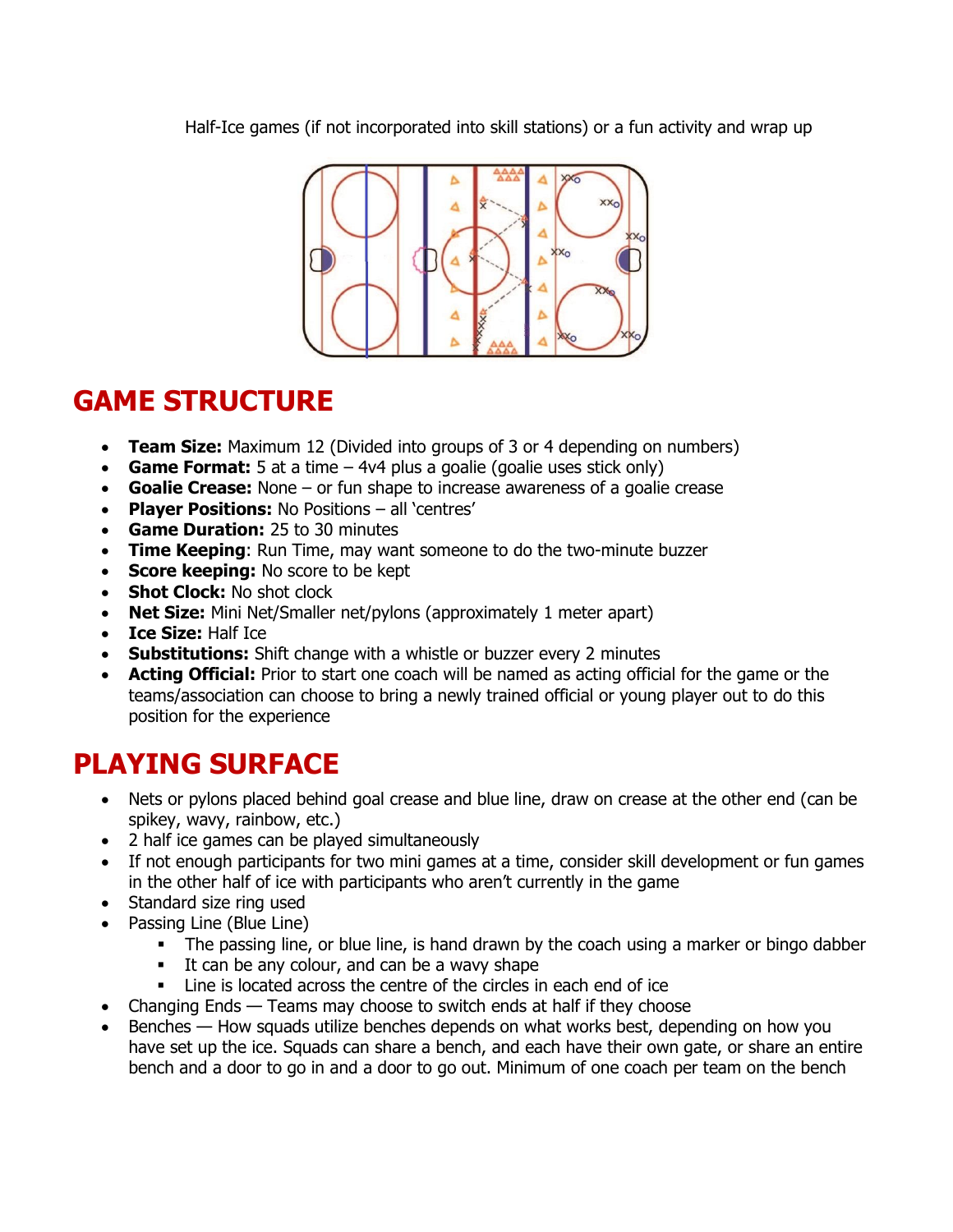### **GAME FORMAT**

- $\circ$  5-10 minute (off-ice session prior to start of ice time)
	- Review safety rules and instructions for warm up/first activity Coaches divide up athletes into their squads for the day
- $\circ$  5-10 minutes Warm-up A coach leads the athletes through warm-up while other coaches divide up the ice and make any necessary ice markings
- $\circ$  2 x 16-minute periods Small-area games
	- Logistics will depend on the number of athletes in the ice and the game format Focus should be on limiting periods of inactivity by keeping the team sizes small
- $\circ$  5-10 minutes Fun game as a group/Cool-down

### **GAME PLAY AND RULE GUIDELINES**

#### **GOALIE RING:**

- Goalie ring after goals
- Verbal five count from acting referee however allow enough time to throw, prompt if necessary
- Coach can throw the ring, or support with picking it up, if goalie is unable

#### **FREE PASS:**

- Utilized at the beginning of periods and after infractions
- **•** 1-meter clearance, participant makes a pass without skating
- Ring is playable after teammate receives the ring
- **·** Infractions cause a change in possession; free pass is given to the participant closet to the penalized offender on the ice

#### **STARTING PLAY:**

- Free passes will be used to start play at the beginning of periods and/or shifts
- Encourage coaches to give the free pass to participants who may touch the ring less than others

#### **VIOLATIONS:**

- Consider enforcing if safety is a factor covering the ring, out of play, kicking the ring with toe, bottom third, crowding or ring is stuck.
- CREASE VIOLATIONS
	- Only call down the play if a participant doesn't make an effort to stay out of the crease while they have the ring, or while they are defending
	- As long as there is an intent to stay out of the crease, allow play to continue
	- Verbal cues should be given to remind participants to stay out of the crease

#### **PENALTY CALLS:**

- Many penalties committed in Children's Ringette are unintentional and stem from lack of understanding. Educating athletes on the rationale behind penalties or infractions via verbal cues and corrections is important
- **EXECT** Stop for dangerous play and explain safety and reason for penalty to participants